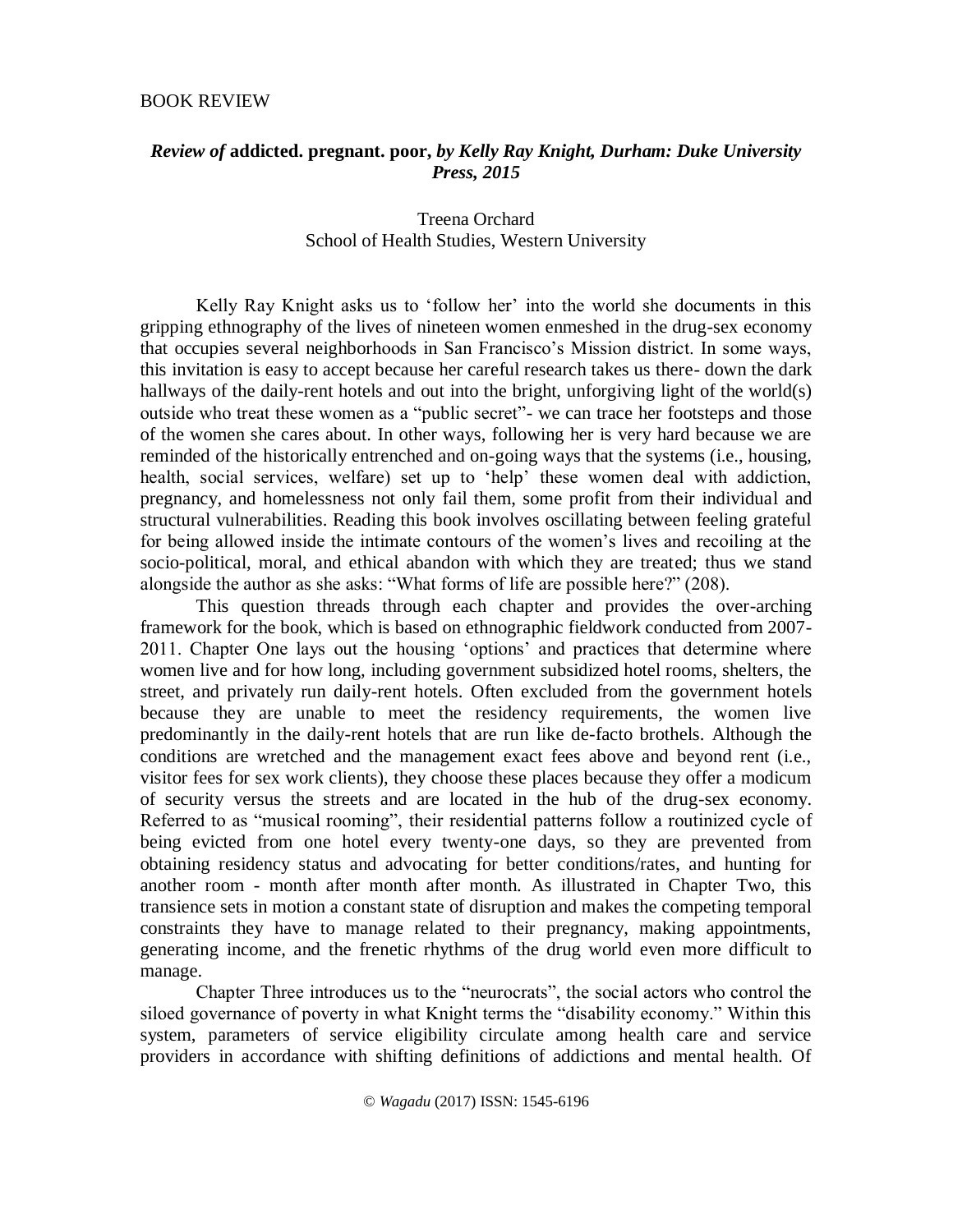particular relevance is the removal of addictions and the inclusion of PTSD, bi-polar illness, and trauma to the list of disabling conditions required to receive social assistance or welfare. Although most women have one or more of these conditions, they must hide what is arguably the most debilitating force in their lives (addictions) and highlight their more pressing disabilities to have a fighting chance at getting the state support they sorely need. It is no wonder, as discussed in Chapters Four and Six, that most women devise their own ways of taking care of themselves that involve a combination of "street psychiatrics" (self-diagnosis and treatment with licit and illicit substances) and hustling as well as disengaging from the socio-medical systems that constrain their well-being at nearly every turn. These practices are sometimes supported by sympathetic neurocrats who recognize the harmful and ludicrous nature of the disability economy, including the clinician who uses the code "tucked away for a while" to ensure women get the medical care they need without being detected as a 'frequent flyer' or another non-deserving, under-served category.

In Chapter Five Knight pays special attention to the medico-moral forces and beliefs that inform how motherhood is both constructed and experienced. The legacy of the doomed "crack baby", which has been debunked through decades of research that demonstrates the not-necessarily-dire effects of smoking crack while pregnant, has particular valence in this context. This is because most women smoke crack cocaine, but also because state-run services for pregnant women continue to disseminate eugenic, disparaging messages about birth control and the rights of babies to have a 'sober start', even offering the women money to take birth control. Although many cease smoking crack during part of their gestation ("I didn't want to have no crack baby"-pg. 152), the women often internalize feelings of shame and defeat associated with the discourse of the 'toxic mom', the failed mother, the risky citizen who is worth less investment than her fetus. Of the twenty-three pregnancies recorded during Knight's fieldwork two or three babies stayed with their mothers, some entered the foster care system, and most women endeavoured to give their children to family members or "kin of last resort" despite the tangle of socio-moral and ethical challenges associated with this practice.

Knight's book generates important new empirical and theoretical insights within the field of urban anthropology and will be useful to researchers, policy makers, and public health advocates who seek to help ameliorate the complex landscapes within which addicted, pregnant, poor women struggle to live. Her attention to what "comorbidity" means, how it is marked on the women's bodies, and the ways it figures in the multitude of competing medical, health, and service provision discourses used to govern their existence is an especially significant contribution. Knight's representation of her participants is also noteworthy because she does not describe them as 'merely' victims of a series of unforgiving systems or romanticize the limited agency they can exercise. They appear as active participants who make decisions and have desires that are their own, but which are also tightly bound by the many strings that make up the 'safety' net through which they dangle precariously. While there are few unanswered questions raised in this ethnography, her silence on the legislative status of sex work is curious considering its